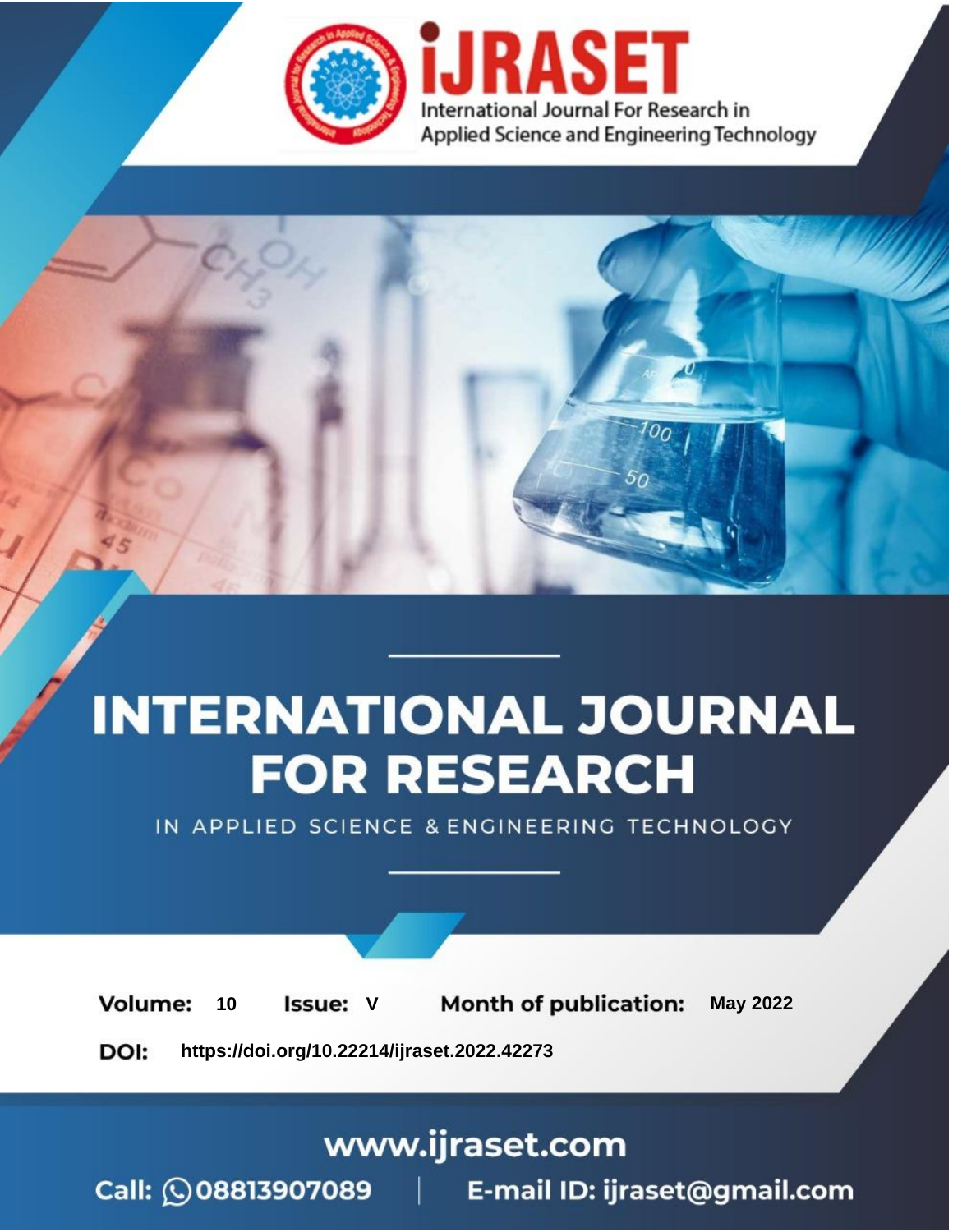### **Experimental Study on IOT Based Smart Irrigation**

Itishree Swain<sup>1</sup>, Gita Majhi<sup>2</sup>, Jagamohana Swain<sup>3</sup>, Biplab Behera<sup>4</sup>, Subasish Bal<sup>5</sup>, Chitrabhanu Sahoo<sup>6</sup> *1, 2, 3, 4, 5 Student, Civil Engineering, Gandhi Institute for Technology, Bhubaneswar, Odisha, India <sup>6</sup>Professor, Department of Civil Engineering, Gandhi Institute for Technology, Bhubaneswar,Odisha, India*

*Abstract: India is mainly an agricultural country. Agriculture is the most important occupation for the most of the Indian families. It plays vital role in the development of agricultural country. In India, agriculture contributes about16% of total GDP and 10% of total exports. Water is main resource for Agriculture. Irrigation is one method to supply water but in some cases there will be lot of water wastage. So, in this regard to save water and time we have proposed project titled smart irrigation system using IoT. In this proposed system we are using various sensors like temperature, humidity, soil moisture sensors which senses the various parameters of the soil and based on soil moisture value land gets automatically irrigated by ON/OFF of the motor. These sensed parameters and motor status will be displayed on user android application. Keywords: Agriculture, IOT, Soil sensor*

#### **I. INTRODUCTION**

With India's population crossing 1.3 billion in 2016, a balance between the optimum population growth and a healthy of nation is far to be achieved. The rising population, there is a need for increased agricultural production. Irrigated agriculture has been an extremely important source increased agricultural production. Now a days people wants to observe their work from anywhere on their digital devices such as Smartphone and tablet or laptop. Several things were made easy by using Internet of Thing (IoT). This seminar on "IOT base smart irrigation system" is for to create an IOT base automated irrigation mechanism which turns the pumping motor ON and OFF on detecting the moisture content and sufficient water level and pass data through IOT platform. It overcome labour intensive work and also controls water management system.

#### **II. MATERIALS REQUIRED**

*A. System Component: Hardware & Software* 

*1) Arduino*

It is an open-source prototyping platform based on easy-to-use hardware and software: Hardware :- Arduino –



Fig: 1

Arduino board designs use a variety of microprocessors and controllers Arduino boards are able:

- *a)* To read inputs light on a sensor.
- *b)* To twitter message and turn it into an output activating a motor.
- *c)* Turning on an LED.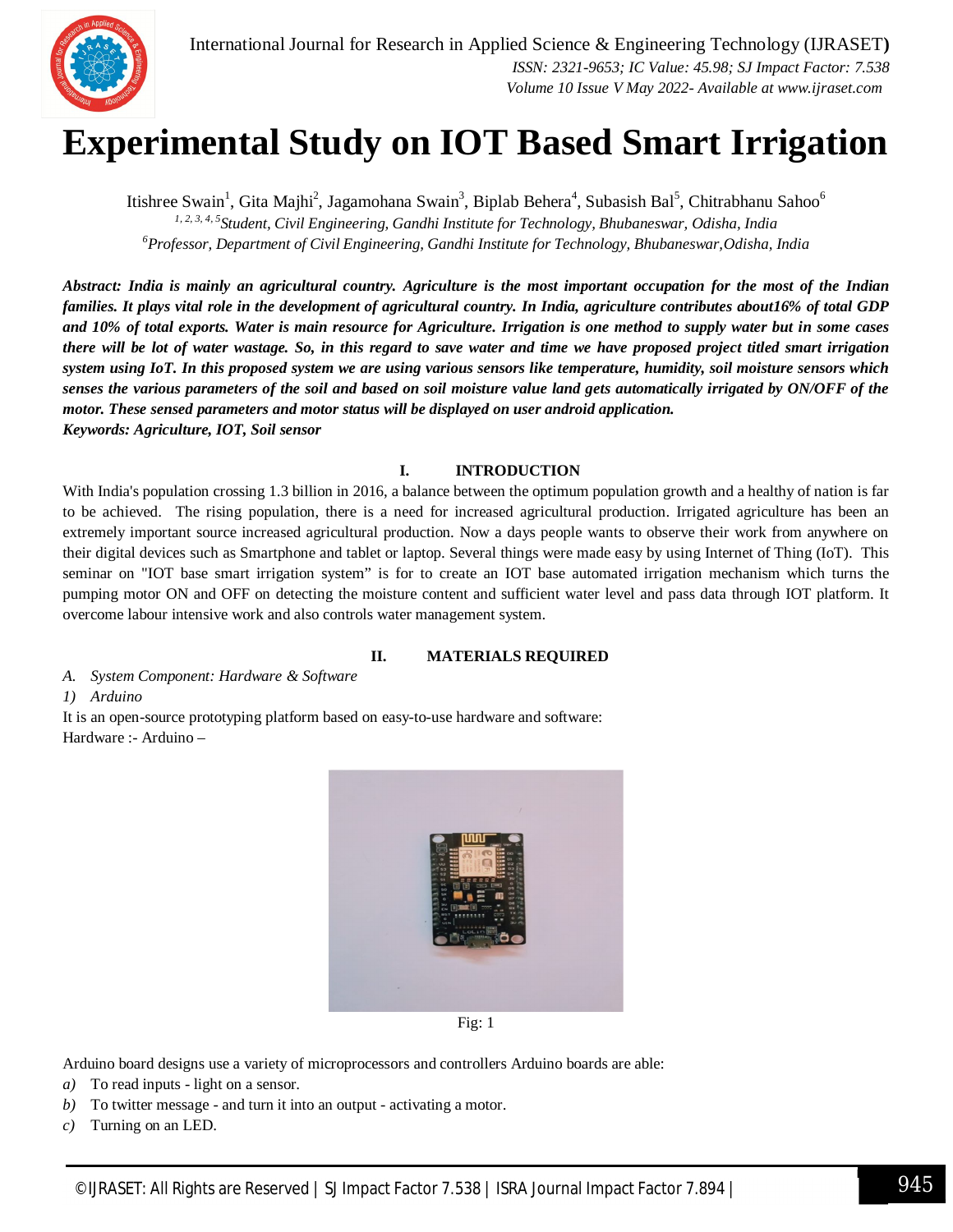

#### International Journal for Research in Applied Science & Engineering Technology (IJRASET**)**

 *ISSN: 2321-9653; IC Value: 45.98; SJ Impact Factor: 7.538 Volume 10 Issue V May 2022- Available at www.ijraset.com*

Software :-Arduino (IDE= Integrated Development Environment)

- A toolbar with buttons for common functions.
- A series of menus.
- It connects to the Arduino hardware to upload programs and communicate with them.
- It runs on Mac, Windows, and Linux.



Writing Sketches: Programs written using Arduino Software (IDE) are called sketches Upload: Compiles your code and uploads it to the configured board New: Creates a new sketch Save: Saves your sketch Serial Monitor: File, Edit, Sketch

*2) Soil Moisture*



Fig: 3

The Soil Moisture Sensor (SMS) are the device which converts the physical parameter into the electric signal. The system consists of soil moisture sensor.

Use: To measure the moisture content of the soil. Copper electrodes are used to sense the moisture content of soil.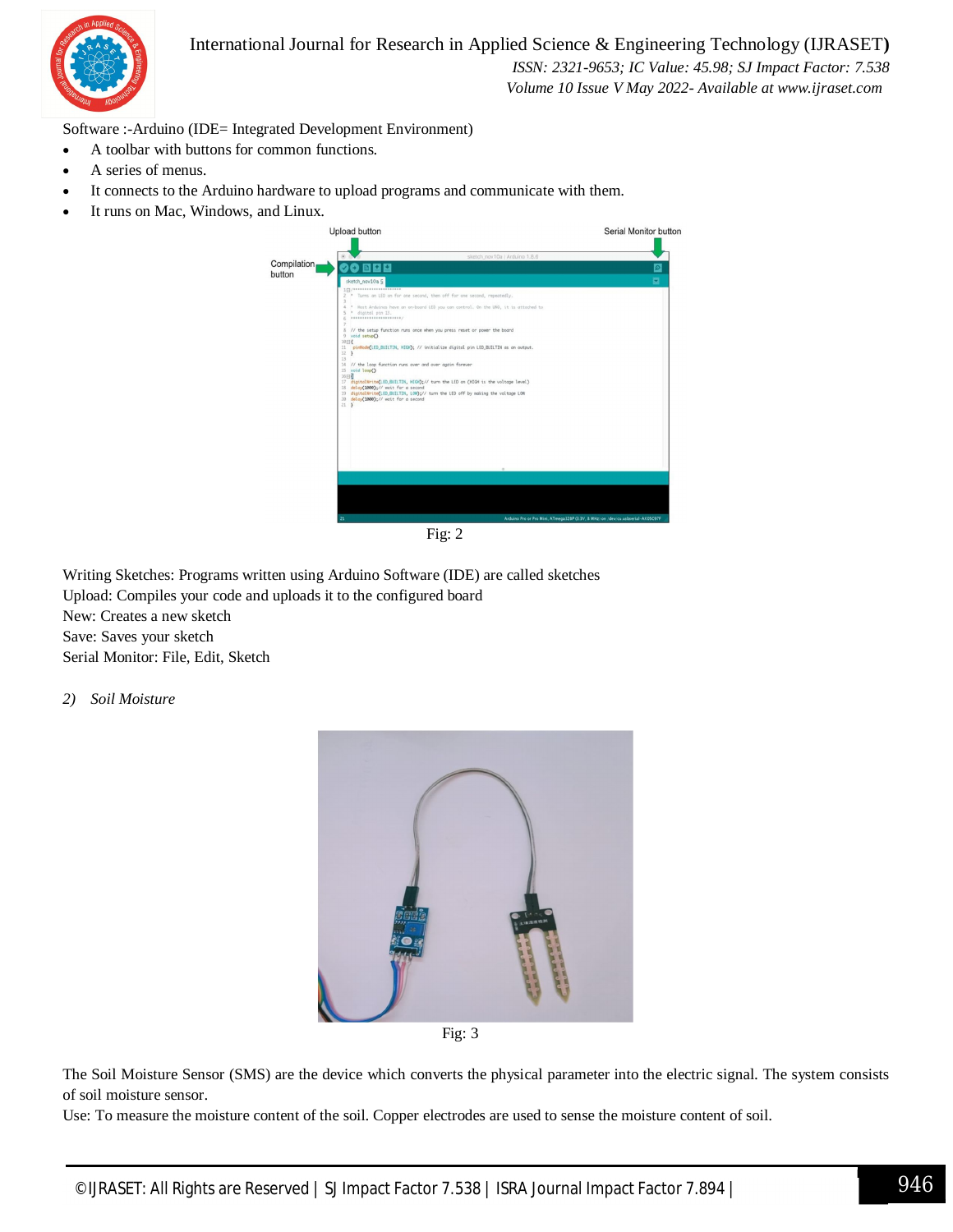

*3) Temperature And Humidity Sensor* 



- *a) Temperature Sensor*
- Output voltage is linearly proportional to the Celsius(centigrade) temperature.
- Temperature range is -55 to 150 degree C.
- *b) humidity Sensor*
- It measures both air temperature and moisture.
- Relative humidity expressed has a percentage.
- *4) Relay Switch*



Fig: 5

Like motor drivers- - a relay circuit (which can be a motor driver in special cases) can pulse motors ON and OFF but without some complexity.

In a basic relay there are three contactors: normally open (NO), normally closed (NC) and common (COM). At ON input state, the COM is connected to NC.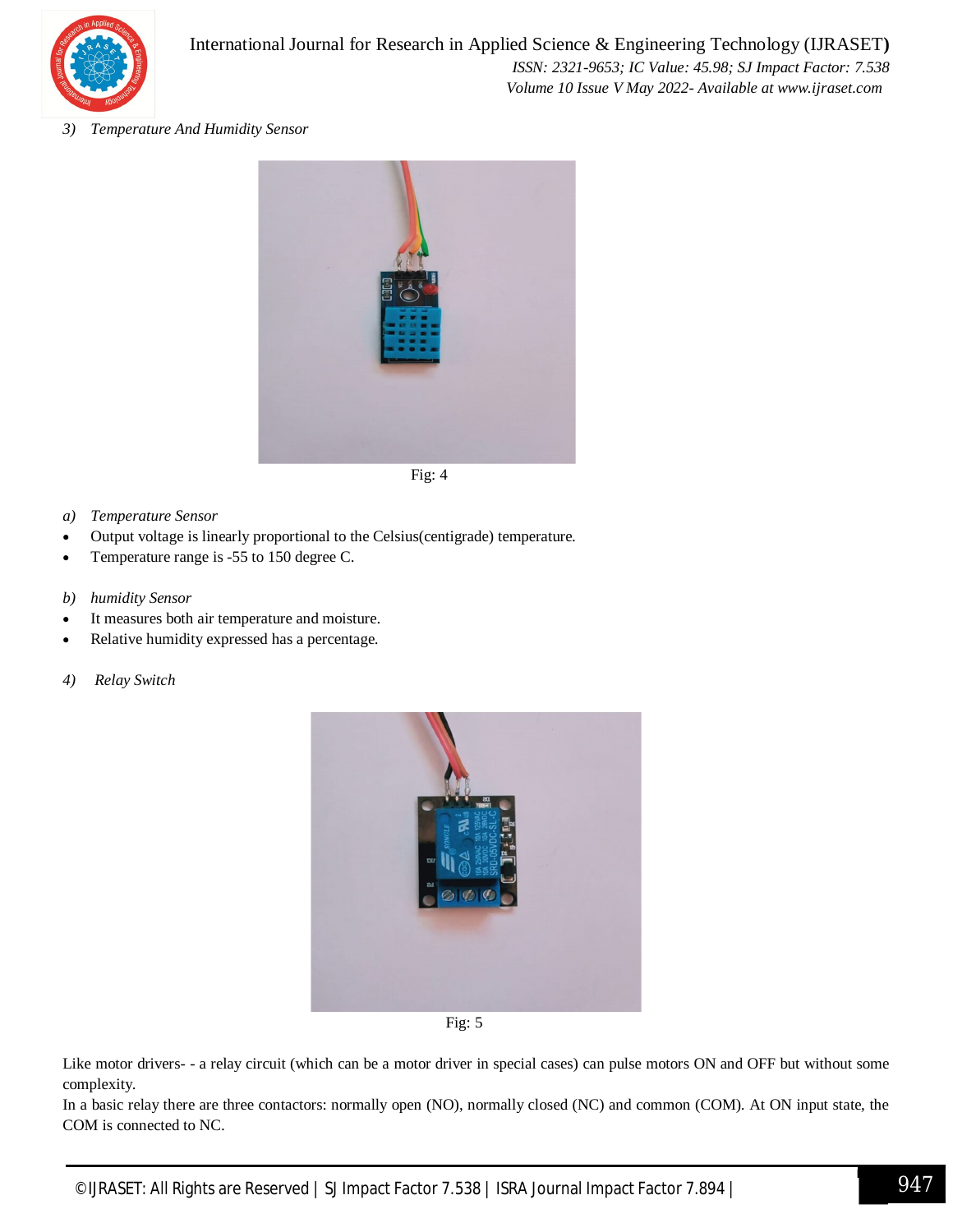

International Journal for Research in Applied Science & Engineering Technology (IJRASET**)**  *ISSN: 2321-9653; IC Value: 45.98; SJ Impact Factor: 7.538 Volume 10 Issue V May 2022- Available at www.ijraset.com*

#### *5) Submersible Motor Pump*



Fig : 6

A submersible pump (or sub pump, electric submersible pump) is a device which has a sealed motor close-coupled to the pump body. That is for water lifting. Motor is connected with via Arduino. This chapter describes the methodology and materials used to achieve the objectives. experimental methodology followed for characterization of these materials are discussed.

#### *6) Proposed System*

All the sensors i.e. moisture sensor, humidity sensor, temperature sensor, is connected to the microcontroller.5volts of power is supplied to the micro controller. From that microcontroller a relay gets the information about the percent of the moisture in the soil. If the moisture percent 15 is low then the motor gets automatically ON and the notification is sent to the user device. Block diagram of arduino based smart irrigation system which consist of three sensors which are connected to controller and sensed values from these sensors are send to the mobile application.

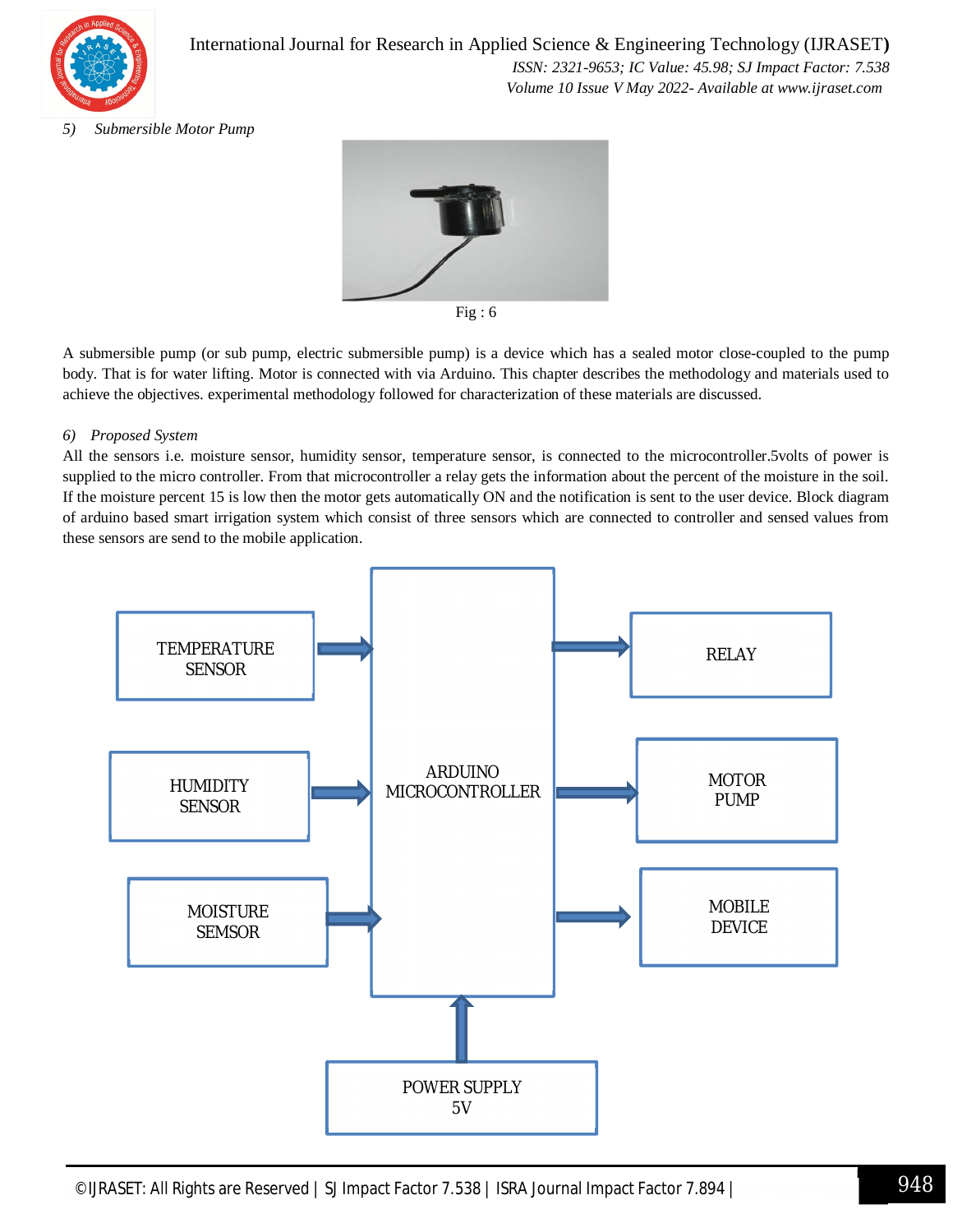

International Journal for Research in Applied Science & Engineering Technology (IJRASET**)**

 *ISSN: 2321-9653; IC Value: 45.98; SJ Impact Factor: 7.538 Volume 10 Issue V May 2022- Available at www.ijraset.com*

#### **III. TEST RESULT**

The Smart Irrigation System is integrated into the mobile application system to enable the user to easily monitor and control the irrigation of the farm field. On the mobile application system, there is an interface to view data collected directly from the sensors via the help of the Firebase, which is the cloud that creates a bridge between hardware and the cloud database. The main interface of the mobile application is the main menu that displays the login page of the system. This is to create a secured login for each user and to prevent others from knowing data owned by another client. Once the user successfully login to the app, there is another menu display the options control the irrigation system. The user has to select any of the options to go about the system. The control option leads the user to control the water pump to either force "ON" or "OFF", or just set it to the AUTO mode where it navigates the pump's control based on the sensor's value that set in the system. Then, the control system leads the user to access the BLYNK App. This process is to display percentage of all the sensors which display the report of the status of the farm field's soil. The flow of the Smart Irrigation System that integrated into the mobile application system.

#### **IV. CONCLUSION**

- *1)* We conclude that this system is easy to implement and time, money and manpower saving solution for irrigating fields.
- *2)* A farmer should visualize his agricultural land's moisture content from time to time and water level of source is sufficient or not. IOT based smart irrigation system displays the values of the sensors continuously in smart phone or on computer's web page and farmer can operate them anytime from and anywhere.

#### **V. FUTURE SCOPE**

Smart farming based on IoT technologies enables growers and farmers to reduce waste and enhance productivity ranging from the quantity of fertilizer utilized to the number of journeys the farm vehicles have made, and enabling efficient utilization of resources such as water, electricity, etc. IoT smart farming solutions is a system that is built for monitoring the crop field with the help of sensors (light, humidity, temperature, soil moisture, crop health, etc.) and automating the irrigation system. The farmers can monitor the field conditions from anywhere. They can also select between manual and automated options for taking necessary actions based on this data. For example, if the soil moisture level decreases, the farmer can deploy sensors to start the irrigation. Smart farming is highly efficient when compared with the conventional approach.

#### **REFERENCES**

- [1] http://www.mait.com.au/
- [2] https://www.rroij.com/open-access/iot-based-smart-irrigation-and-tank-monitoringsystem-.pdf
- [3] http://www.ijcaonline.org/archives/volume159/number8/rawal-2017-ijca-913001.pdf
- [4] http://www.sooxma.com/docs/Abstracts/A%20Low%20Cost%20Smart%20Irrigation % 20 control1% 20 system.pdf
- [5] http://www.sooxma.com/docs/Abstracts/A%20Low%20Cost%20Smart%20Irrigatio n% 20Control%20System.pdf
- [6] http://ijesc.org/upload/3462f205e4e78cf2c3e7c042fcd8f0da.Arduino%20Based%20S mart%20Drip%20Irrigation%20System%20Internet%20of%20Things.pdF